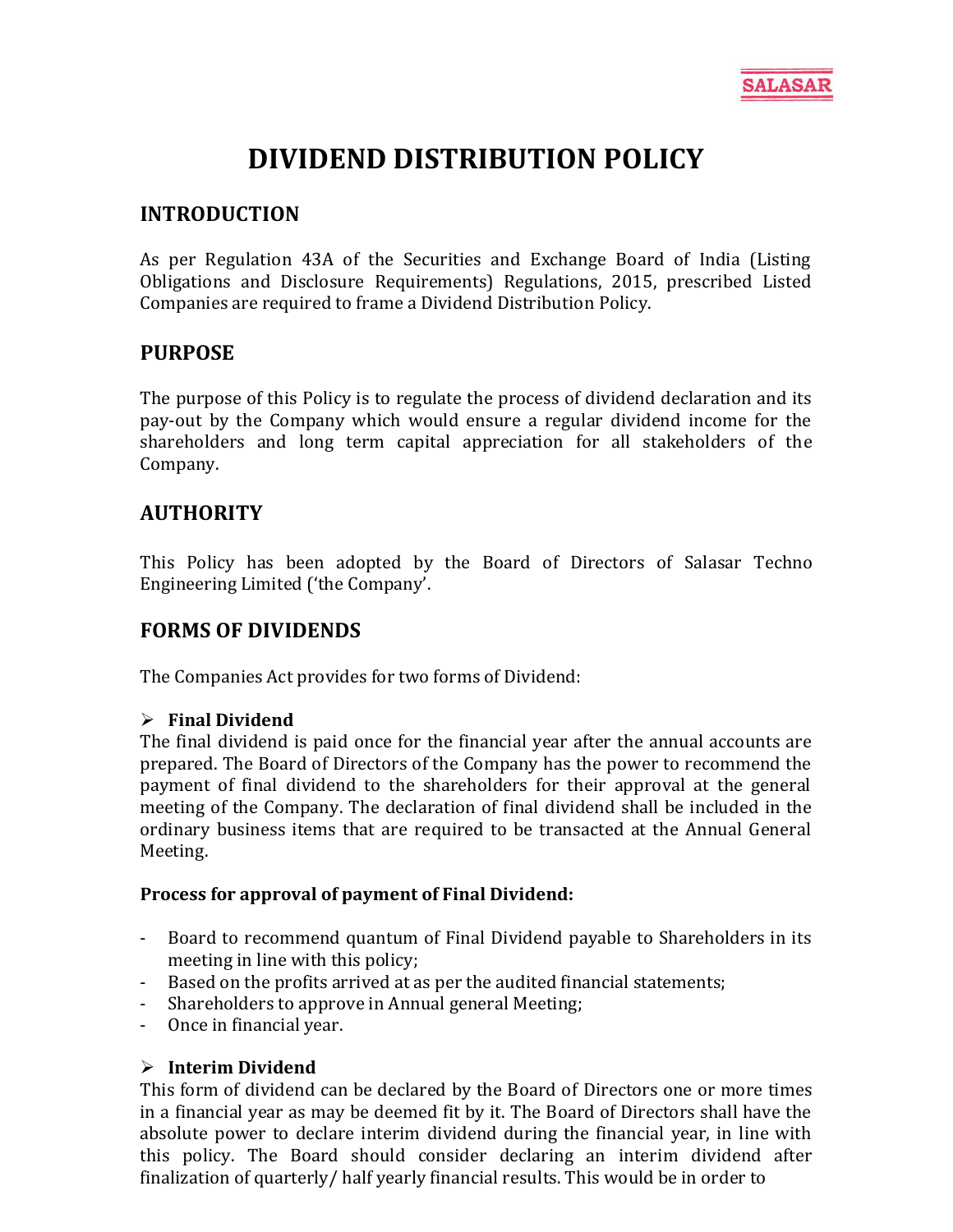supplement the annual dividend or to reward shareholders in exceptional circumstances.

### **Process for approval of payment of Interim Dividend:**

- Board may declare Interim Dividend at its complete discretion in line with this policy;
- Based on profits arrived at as per quarterly (or half-yearly) financial statements including exceptional items;
- One or more times in a financial year.

# **QUANTUM OF DIVIDEND AND DISTRIBUTION**

Dividend payout in a particular year shall be determined after considering the operating and financial performance of the Company and the cash requirement for financing the Company's future growth. In line with the past practice, the payout ratio is expected to grow in accordance with the profitable growth of the Company under normal circumstances.

# **DECLARATION OF DIVIDEND**

Dividend shall be declared or paid only out of-

1) Current financial year's profit:

a) after providing for depreciation in accordance with law;

b) after transferring to reserves such amount as may be prescribed or as may be otherwise considered appropriate by the Board at its discretion

2) The profits for any previous financial year(s) after providing for depreciation in accordance with law and remaining undistributed; or

3) out of 1) & 2) both.

The circumstances under which shareholders may not expect dividend/or when the dividend could not be declared by the Company shall include, but are not limited to, the following:

a. Due to operation of any other law in force;

b. Due to losses incurred by the Company and the Board considers it appropriate not to declare dividend for any particular year;

c. Due to any restrictions and covenants contained in any agreement as may be entered with the Lenders and

d. Due to any default on part of the company.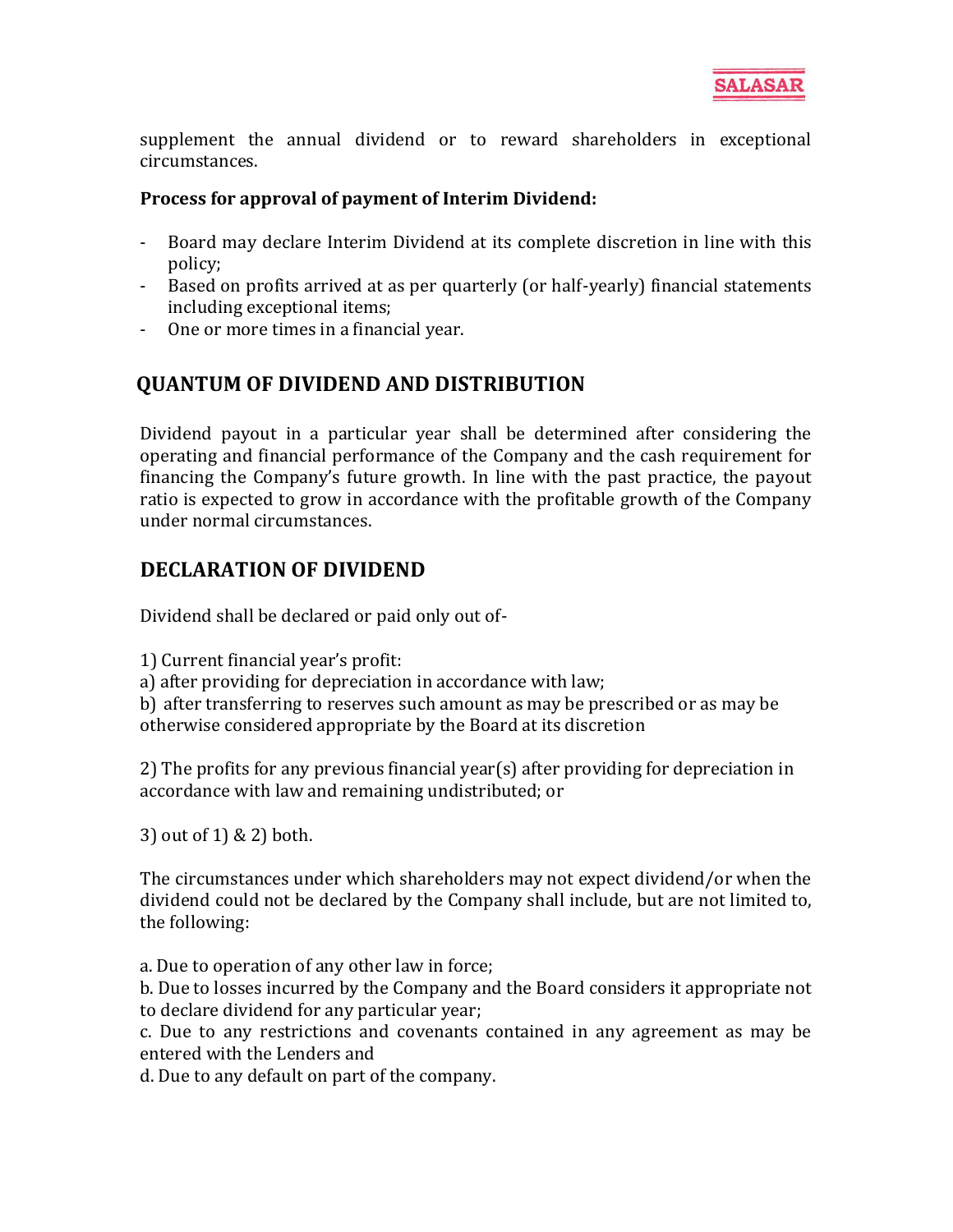

# **FACTORS AFFECTING DIVIDEND DECLARATION:**

The Dividend pay-out decision of any company, depends upon certain external and internal factors-

#### *External Factors:*

- Legal/ Statutory Provisions and Regulatory concern: The Board should keep in mind the restrictions imposed by Companies Act, any other applicable laws with regard to declaration and distribution of dividend. Further, any restrictions on payment of dividends by virtue of any regulation as may be applicable to the Company may also impact the declaration of dividend.
- State of Economy: The Board will endeavor to retain larger part of profits to build up reserves to absorb future shocks in case of uncertain or recessionary economic conditions and in situation where the policy decisions of the Government have a bearing on or affect the business of the Company.
- Nature of Industry: The nature of industry in which a company is operating, influences the dividend decision. Like the industries with stable demand throughout the year are in a position to have stable earnings and thus declare stable dividends.
- Taxation Policy: The tax policy of a country also influences the dividend policy of a company. The rate of tax directly influences the amount of profits available to the company for declaring dividends.
- Capital Markets: In case of unfavorable market conditions, Board may resort to a conservative dividend pay-out in order to conserve cash outflows and reduce the cost of raising funds through alternate resources.

#### *Internal Factors:*

Apart from the various external factors, the Board shall take into account various internal factors including the financial parameters while declaring dividend, which inter alia will include -

- Magnitude and Stability of Earnings: The extent of stability and magnitude of company's earnings will directly influence the dividend declaration. Thus, the dividend is directly linked with the availability of the earnings (including accumulated earnings) with the company.
- Liquidity Position: A company's liquidity position also determines the level of dividend. If a company does not have sufficient cash resources to make dividend payment, then it may reduce the amount of dividend pay-out.